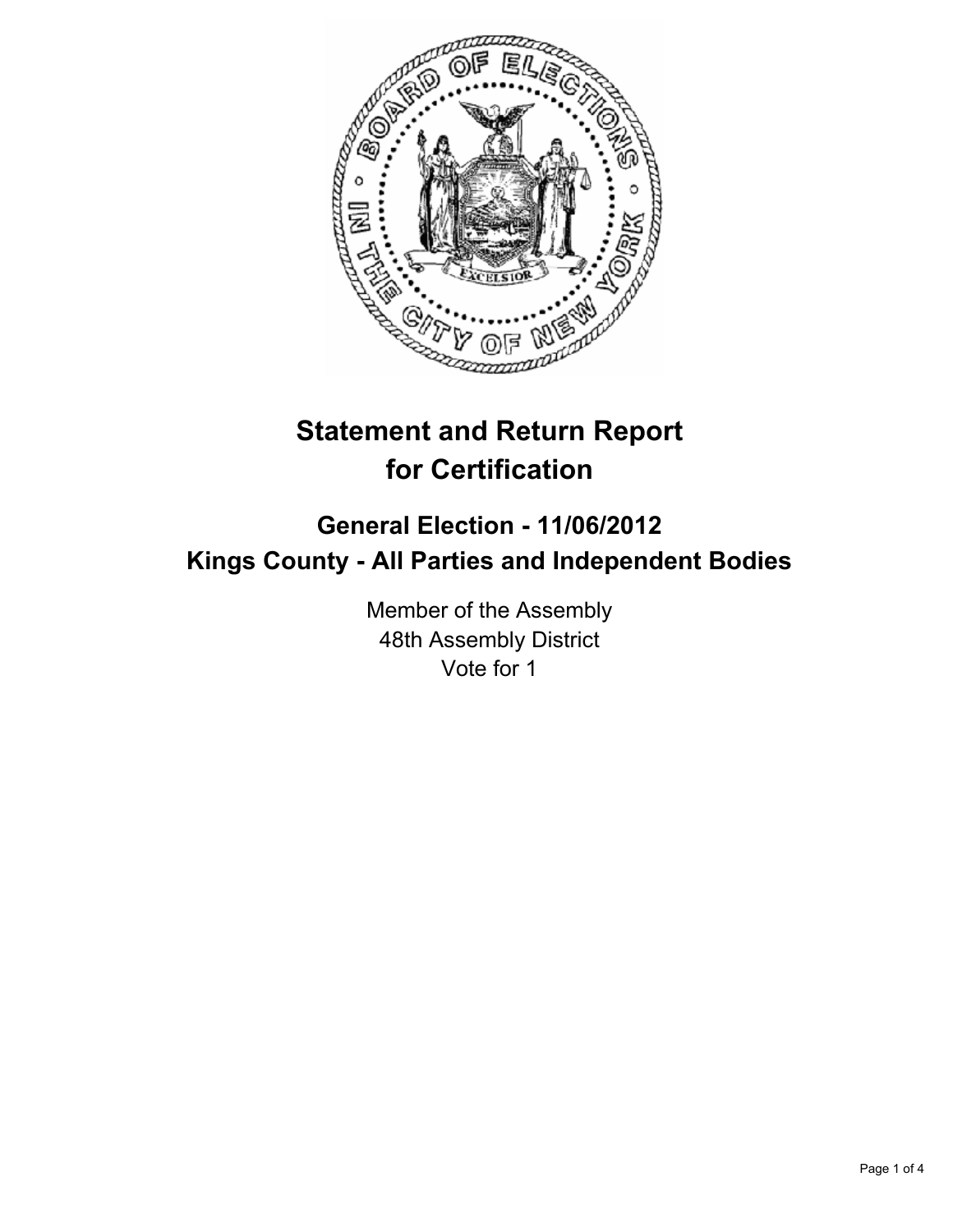

#### **Assembly District 48**

| PUBLIC COUNTER                                           | 23,987         |
|----------------------------------------------------------|----------------|
| <b>EMERGENCY</b>                                         | 42             |
| ABSENTEE/MILITARY                                        | 544            |
| <b>FEDERAL</b>                                           | 924            |
| SPECIAL PRESIDENTIAL                                     | 0              |
| <b>AFFIDAVIT</b>                                         | 1,482          |
| <b>Total Ballots</b>                                     | 26,979         |
| Less - Inapplicable Federal/Special Presidential Ballots | (924)          |
| <b>Total Applicable Ballots</b>                          | 26,055         |
| DOV HIKIND (DEMOCRATIC)                                  | 18,279         |
| DOV HIKIND (TAX CUTS NOW)                                | 985            |
| MITCHELL TISCHLER (SCHOOL CHOICE)                        | 1,216          |
| AL SHARPTON (WRITE-IN)                                   | 2              |
| CHOYA PEREL WEINBERG (WRITE-IN)                          | $\mathbf{1}$   |
| DANIEL KIRCH (WRITE-IN)                                  | 1              |
| DANIEL SHEA (WRITE-IN)                                   | 1              |
| DEM TRIOLDA (WRITE-IN)                                   | 1              |
| DOMINIC DIMARIO (WRITE-IN)                               | 1              |
| FREIDA CUTWITH (WRITE-IN)                                | 1              |
| <b>GUY WHIMPER (WRITE-IN)</b>                            | $\mathbf 1$    |
| HACHOSSON SAMUEL SCHIFF (WRITE-IN)                       | $\overline{c}$ |
| IAN D. GIRSHEK (WRITE-IN)                                | 2              |
| <b>JOSEPH HAYON (WRITE-IN)</b>                           | 2              |
| LIAYA MEEDOE (WRITE-IN)                                  | 1              |
| LINDA GLORIOSOL (WRITE-IN)                               | 1              |
| MAJOR OWENS (WRITE-IN)                                   | $\mathbf 1$    |
| MICHAEL MAC DOVEIR (WRITE-IN)                            | 1              |
| MICHELLE TISCHLER (WRITE-IN)                             | 1              |
| MYKA BERING (WRITE-IN)                                   | 1              |
| PAUL DANN (WRITE-IN)                                     | 1              |
| PETA LINDSAY (WRITE-IN)                                  | 1              |
| RALPH NADER (WRITE-IN)                                   | 1              |
| RUDY GULIANI (WRITE-IN)                                  | 1              |
| RUSSELL GALLO (WRITE-IN)                                 | 1              |
| SHAUL AZATCHI (WRITE-IN)                                 | 1              |
| SHAYA MARCUS (WRITE-IN)                                  | 1              |
| SIMCH STROH (WRITE-IN)                                   | $\mathbf{1}$   |
| UNATTRIBUTABLE WRITE-IN (WRITE-IN)                       | 14             |
| <b>VLAAMER SUNAIN (WRITE-IN)</b>                         | 1              |
| YIDEL PERENSTEIN (WRITE-IN)                              | 1              |
| <b>Total Votes</b>                                       | 20,525         |
| Unrecorded                                               | 5,530          |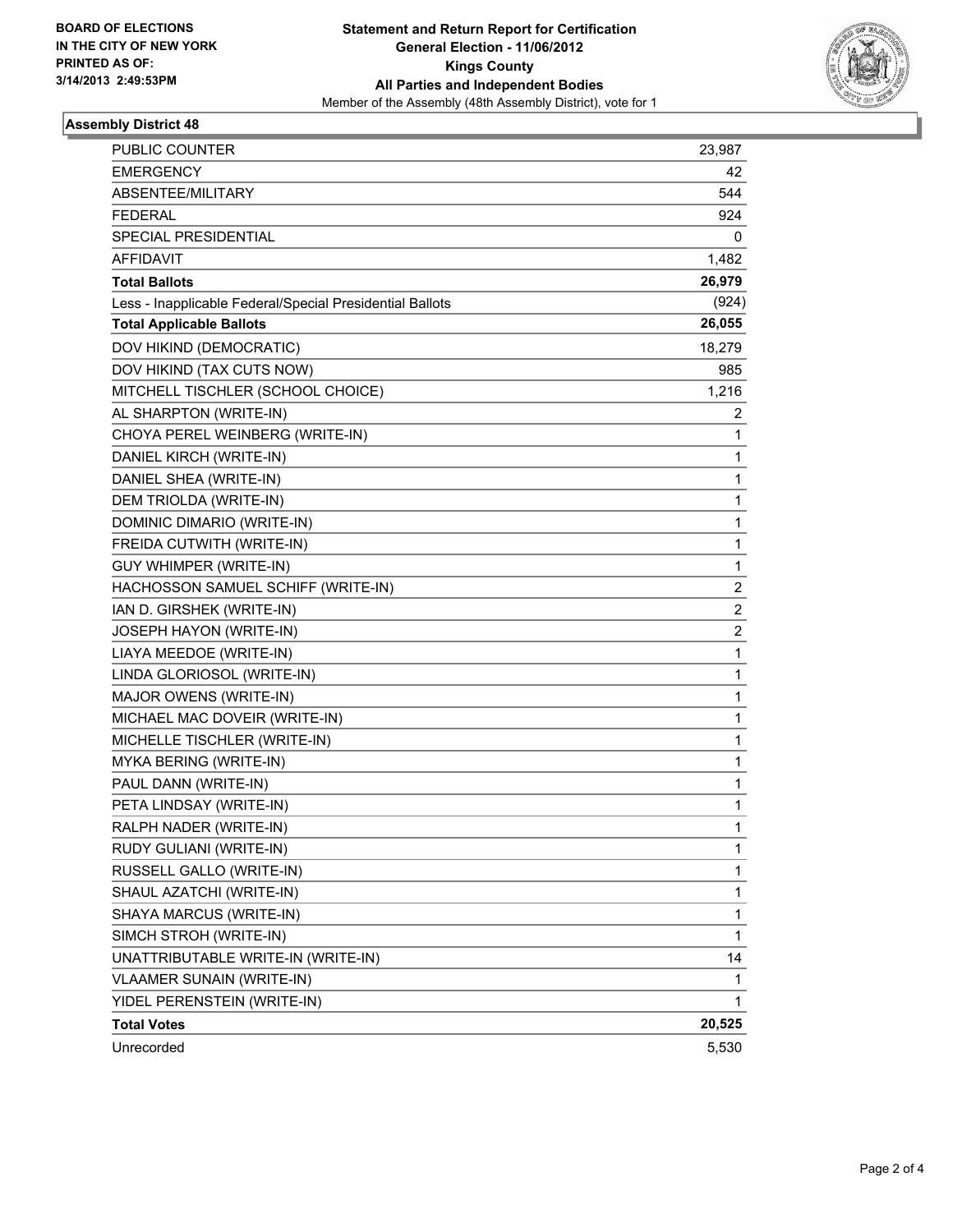

#### **Total for Member of the Assembly (48th Assembly District) - Kings County**

| PUBLIC COUNTER                                           | 23,987 |
|----------------------------------------------------------|--------|
| <b>EMERGENCY</b>                                         | 42     |
| ABSENTEE/MILITARY                                        | 544    |
| <b>FEDERAL</b>                                           | 924    |
| <b>SPECIAL PRESIDENTIAL</b>                              | 0      |
| <b>AFFIDAVIT</b>                                         | 1,482  |
| <b>Total Ballots</b>                                     | 26,979 |
| Less - Inapplicable Federal/Special Presidential Ballots | (924)  |
| <b>Total Applicable Ballots</b>                          | 26,055 |
| DOV HIKIND (DEMOCRATIC)                                  | 18,279 |
| DOV HIKIND (TAX CUTS NOW)                                | 985    |
| MITCHELL TISCHLER (SCHOOL CHOICE)                        | 1,216  |
| AL SHARPTON (WRITE-IN)                                   | 2      |
| CHOYA PEREL WEINBERG (WRITE-IN)                          | 1      |
| DANIEL KIRCH (WRITE-IN)                                  | 1      |
| DANIEL SHEA (WRITE-IN)                                   | 1      |
| DEM TRIOLDA (WRITE-IN)                                   | 1      |
| DOMINIC DIMARIO (WRITE-IN)                               | 1      |
| FREIDA CUTWITH (WRITE-IN)                                | 1      |
| <b>GUY WHIMPER (WRITE-IN)</b>                            | 1      |
| HACHOSSON SAMUEL SCHIFF (WRITE-IN)                       | 2      |
| IAN D. GIRSHEK (WRITE-IN)                                | 2      |
| JOSEPH HAYON (WRITE-IN)                                  | 2      |
| LIAYA MEEDOE (WRITE-IN)                                  | 1      |
| LINDA GLORIOSOL (WRITE-IN)                               | 1      |
| MAJOR OWENS (WRITE-IN)                                   | 1      |
| MICHAEL MAC DOVEIR (WRITE-IN)                            | 1      |
| MICHELLE TISCHLER (WRITE-IN)                             | 1      |
| MYKA BERING (WRITE-IN)                                   | 1      |
| PAUL DANN (WRITE-IN)                                     | 1      |
| PETA LINDSAY (WRITE-IN)                                  | 1      |
| RALPH NADER (WRITE-IN)                                   | 1      |
| RUDY GULIANI (WRITE-IN)                                  | 1      |
| RUSSELL GALLO (WRITE-IN)                                 | 1      |
| SHAUL AZATCHI (WRITE-IN)                                 | 1      |
| SHAYA MARCUS (WRITE-IN)                                  | 1      |
| SIMCH STROH (WRITE-IN)                                   | 1      |
| UNATTRIBUTABLE WRITE-IN (WRITE-IN)                       | 14     |
| <b>VLAAMER SUNAIN (WRITE-IN)</b>                         | 1      |
| YIDEL PERENSTEIN (WRITE-IN)                              | 1      |
| <b>Total Votes</b>                                       | 20,525 |
| Unrecorded                                               | 5,530  |